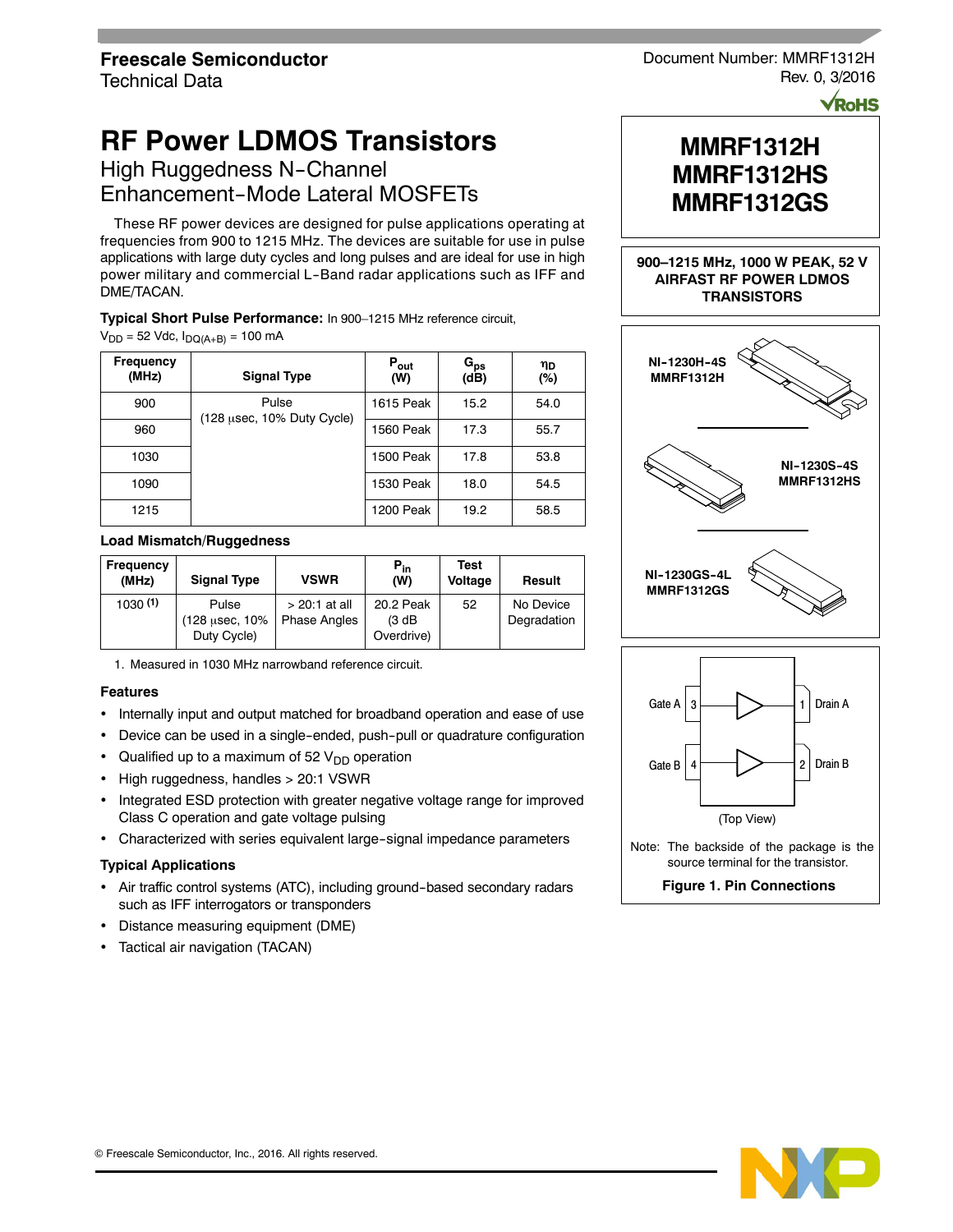#### **Table 1. Maximum Ratings**

| Rating                                                                | Symbol                    | Value           | Unit                      |
|-----------------------------------------------------------------------|---------------------------|-----------------|---------------------------|
| Drain-Source Voltage                                                  | V <sub>DSS</sub>          | $-0.5. +112$    | Vdc                       |
| Gate-Source Voltage                                                   | $V_{GS}$                  | $-6.0.+10$      | Vdc                       |
| Storage Temperature Range                                             | $\mathsf{T_{\text{stg}}}$ | $-65$ to $+150$ | °C                        |
| Case Operating Temperature Range                                      | $T_{\rm C}$               | $-40$ to 150    | °C                        |
| Operating Junction Temperature Range (1)                              | $T_{\rm J}$               | $-40$ to 225    | °C                        |
| Total Device Dissipation @ T <sub>C</sub> = 25°C<br>Derate above 25°C | $P_D$                     | 1053<br>5.26    | W<br>$W$ <sup>o</sup> $C$ |

#### **Table 2. Thermal Characteristics**

| <b>Characteristic</b>                                                                                   | <b>Symbol</b>          | Value $(2)$ | Unit          |
|---------------------------------------------------------------------------------------------------------|------------------------|-------------|---------------|
| Thermal Impedance, Junction to Case<br>Pulse: Case Temperature 64°C, 1000 W Peak, 128 usec Pulse Width, | $Z_{\theta \text{JC}}$ |             | $\degree$ C/W |
| 10% Duty Cycle, 50 Vdc, $I_{\text{DO}}$ = 100 mA, 1030 MHz                                              |                        | 0.017       |               |

#### **Table 3. ESD Protection Characteristics**

| <b>Test Methodology</b>               | Class             |
|---------------------------------------|-------------------|
| Human Body Model (per JESD22-A114)    | 2, passes 2500 V  |
| Machine Model (per EIA/JESD22-A115)   | B, passes 250 V   |
| Charge Device Model (per JESD22-C101) | IV, passes 2000 V |

#### **Table 4. Electrical Characteristics**  $(T_A = 25^{\circ}C \text{ unless otherwise noted})$

| <b>Characteristic</b>                                                                            | Symbol                  | Min  | Typ  | Max  | Unit        |
|--------------------------------------------------------------------------------------------------|-------------------------|------|------|------|-------------|
| Off Characteristics (3)                                                                          |                         |      |      |      |             |
| Gate-Source Leakage Current<br>$(V_{GS} = 5$ Vdc, $V_{DS} = 0$ Vdc)                              | <b>I</b> GSS            |      |      |      | μAdc        |
| Drain-Source Breakdown Voltage<br>$(V_{GS} = 0$ Vdc, $I_D = 10 \mu A$ )                          | $V_{(BR)DSS}$           | 112  |      |      | Vdc         |
| Zero Gate Voltage Drain Leakage Current<br>$(V_{DS} = 50$ Vdc, $V_{GS} = 0$ Vdc)                 | <b>I</b> <sub>DSS</sub> |      |      |      | <b>uAdc</b> |
| Zero Gate Voltage Drain Leakage Current<br>$(V_{DS} = 112$ Vdc, $V_{GS} = 0$ Vdc)                | <b>I</b> <sub>DSS</sub> |      |      | 10   | <b>µAdc</b> |
| <b>On Characteristics</b>                                                                        |                         |      |      |      |             |
| Gate Threshold Voltage (3)<br>$(V_{DS} = 10$ Vdc, $I_D = 520$ $\mu$ Adc)                         | $V_{GS(th)}$            | 1.3  | 1.8  | 2.3  | Vdc         |
| Gate Quiescent Voltage (4)<br>$(V_{DD} = 50$ Vdc, $I_D = 100$ mAdc, Measured in Functional Test) | $V_{\rm GS(Q)}$         | 1.5  | 2.0  | 2.5  | Vdc         |
| Drain-Source On-Voltage (3)<br>$(V_{GS} = 10$ Vdc, $I_D = 2.6$ Adc)                              | $V_{DS(on)}$            | 0.05 | 0.17 | 0.35 | Vdc         |

#### **Dynamic Characteristics (3)**

| Reverse Transfer Capacitance<br>$(V_{DS} = 50$ Vdc $\pm$ 30 mV(rms)ac @ 1 MHz, V <sub>GS</sub> = 0 Vdc) | ്rss | $\hspace{0.1mm}-\hspace{0.1mm}$ |  |  |
|---------------------------------------------------------------------------------------------------------|------|---------------------------------|--|--|
|                                                                                                         |      |                                 |  |  |

1. Continuous use at maximum temperature will affect MTTF.

2. Refer to AN1955*, Thermal Measurement Methodology of RF Power Amplifiers.* Go to http://www.nxp.com/RF and search for AN1955.

3. Each side of device measured separately.

4. Measurement made with device in push--pull configuration.

(continued)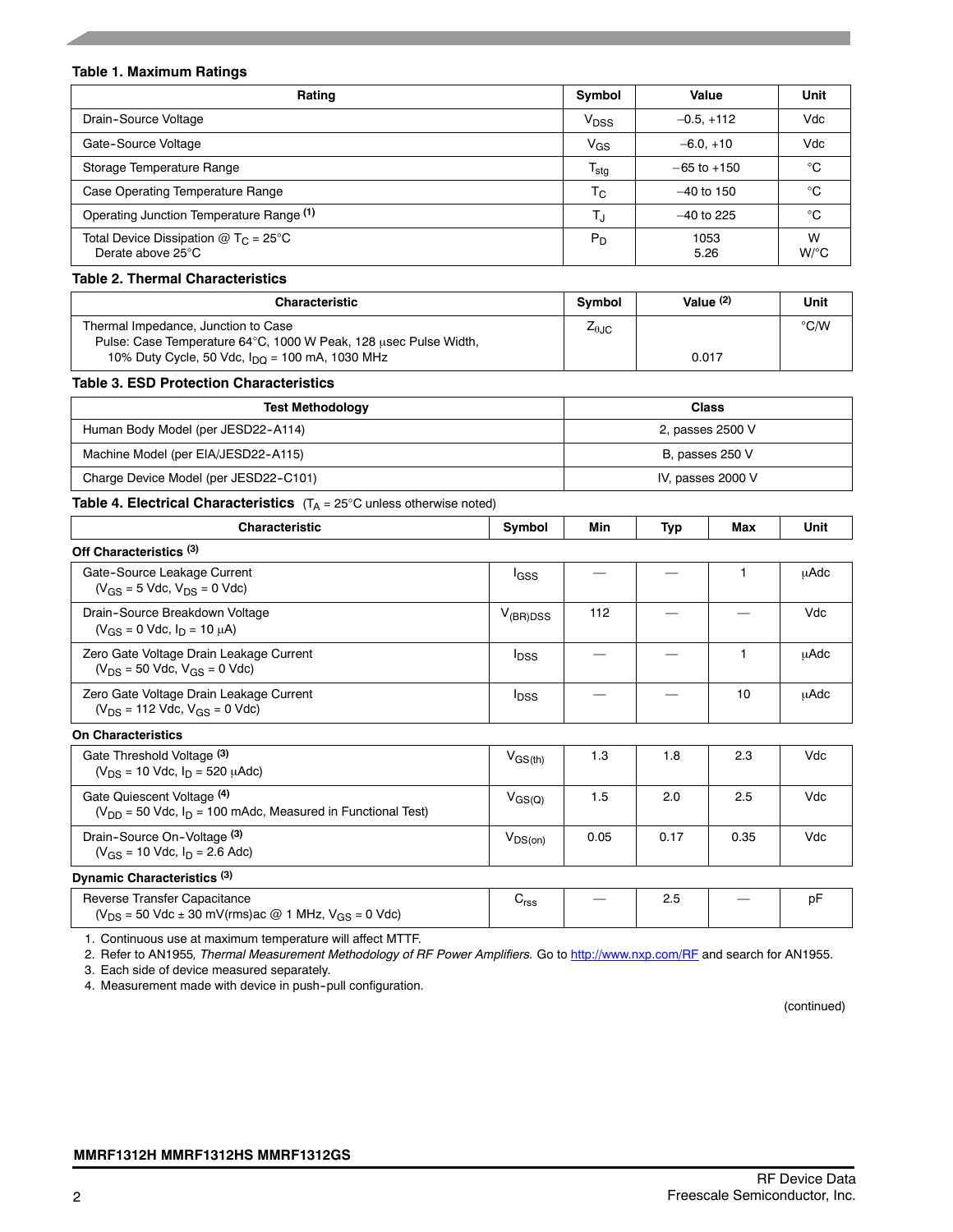#### **Table 4. Electrical Characteristics** (T<sub>A</sub> = 25°C unless otherwise noted) (continued)

| Characteristic<br>eristic." | svmbol | Min | $\overline{\phantom{a}}$<br>Tvr. | Max | Unit |
|-----------------------------|--------|-----|----------------------------------|-----|------|
|                             |        |     |                                  |     |      |

**Functional Tests** (1,2) (In Freescale Narrowband Production Test Fixture, 50 ohm system) V<sub>DD</sub> = 50 Vdc, I<sub>DQ(A+B)</sub> = 100 mA, P<sub>out</sub> = 1000 W Peak (100 W Avg.),  $f = 1030$  MHz, 128 usec Pulse Width, 10% Duty Cycle

| Power Gain        | पns | 18.5 | 19.6  | 22.0              | dB             |
|-------------------|-----|------|-------|-------------------|----------------|
| Drain Efficiency  | ηD  | 55.5 | 59.7  | $\hspace{0.05cm}$ | $\sqrt{\circ}$ |
| Input Return Loss | IRL |      | $-15$ | –৬                | dB             |

**Table 5. Load Mismatch/Ruggedness** (In Freescale Narrowband Production Test Fixture, 50 ohm system) I<sub>DQ(A+B)</sub> = 100 mA

| Frequency<br>(MHz) | <b>Signal Type</b>            | <b>VSWR</b>         | $P_{in}$<br>(W)  | Test Voltage, V <sub>DD</sub> | Result      |
|--------------------|-------------------------------|---------------------|------------------|-------------------------------|-------------|
| 1030               | Pulse                         | > 20:1 at all       | 20.2 Peak        | 52                            | No Device   |
|                    | (128 usec.<br>10% Duty Cycle) | <b>Phase Angles</b> | (3 dB Overdrive) |                               | Degradation |

#### **Table 6. Ordering Information**

| <b>Device</b>      | <b>Tape and Reel Information</b>                     | Package                 |
|--------------------|------------------------------------------------------|-------------------------|
| <b>MMRF1312HR5</b> |                                                      | NI-1230H-4S, Eared      |
| MMRF1312HSR5       | R5 Suffix = 50 Units, 56 mm Tape Width, 13-inch Reel | NI-1230S-4S, Earless    |
| MMRF1312GSR5       |                                                      | NI-1230GS-4L, Gull Wing |

1. Measurement made with device in push--pull configuration.

2. Measurements made with device in straight lead configuration before any lead forming operation is applied. Lead forming is used for gull wing (GS) parts.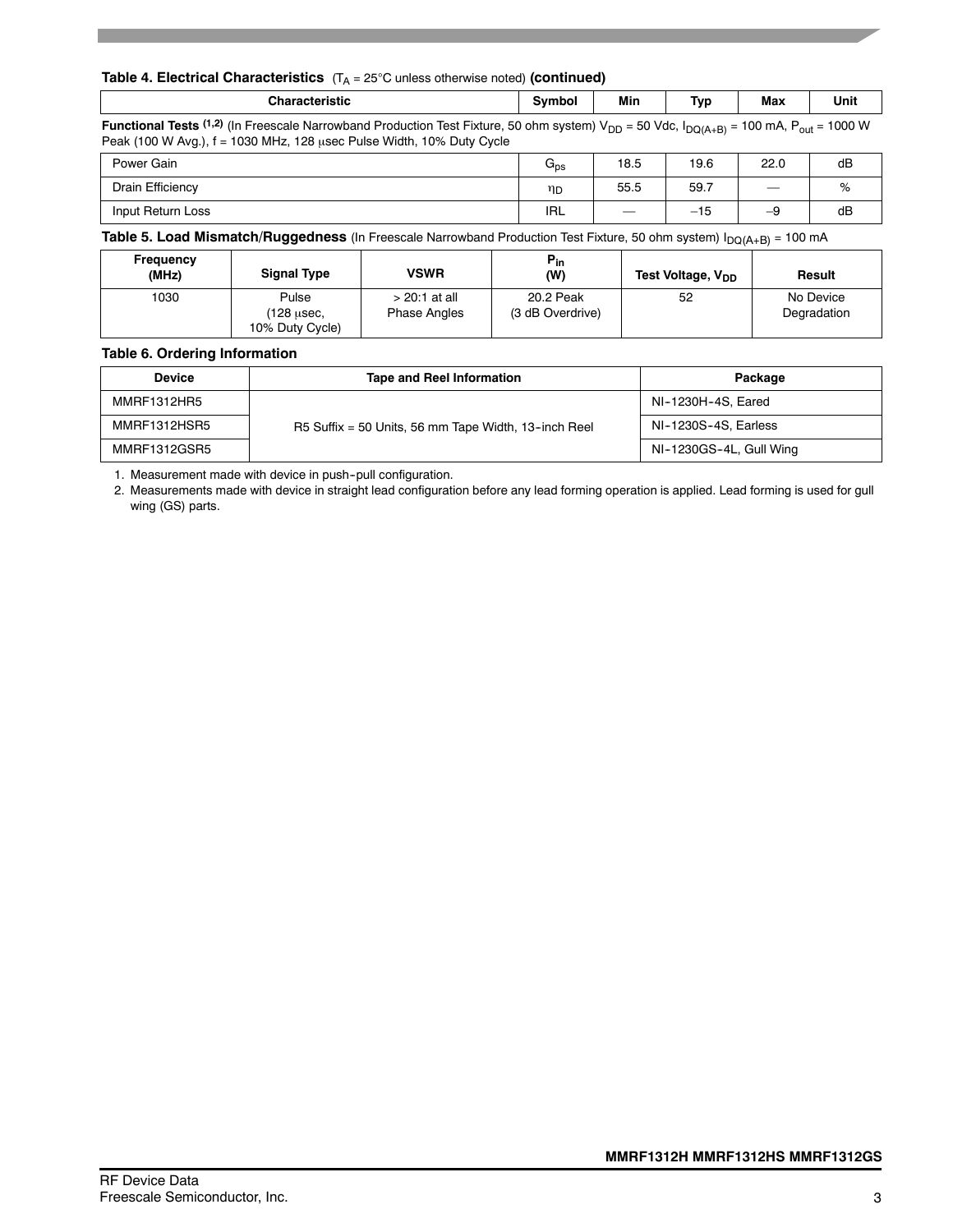# **TYPICAL CHARACTERISTICS**



**Figure 3. Normalized VGS versus Quiescent Current and Case Temperature**



**Figure 4. MTTF versus Junction Temperature — Pulse**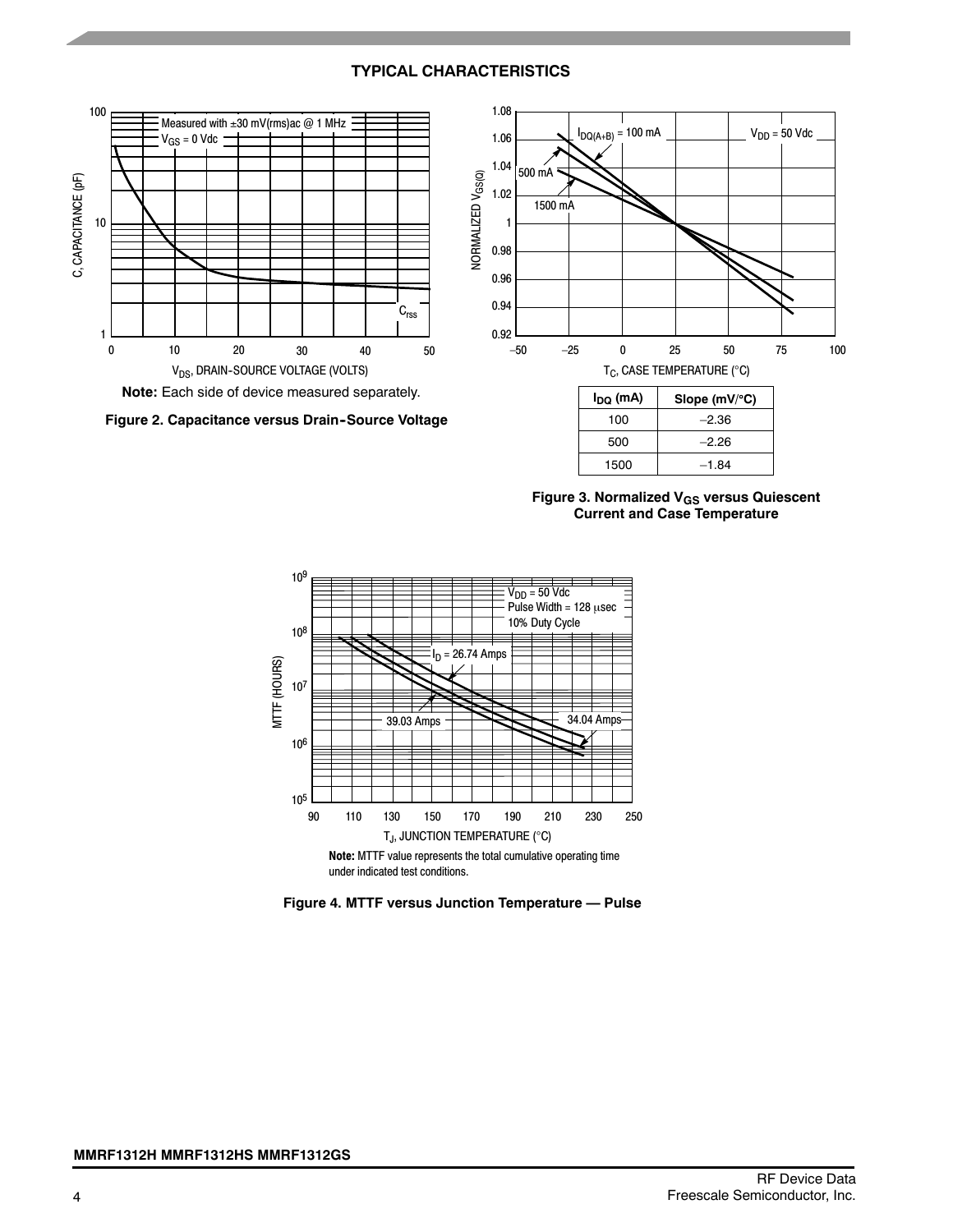**1030 MHz NARROWBAND PRODUCTION TEST FIXTURE — 4.0 5.0 (10.2 cm 12.7 cm)**



**Figure 5. MMRF1312H(HS) Narrowband Test Circuit Component Layout — 1030 MHz**

| Table 7. MMRF1312H(HS) Narrowband Test Circuit Component Designations and Values - 1030 MHz |  |  |  |  |  |  |  |  |  |  |
|---------------------------------------------------------------------------------------------|--|--|--|--|--|--|--|--|--|--|
|---------------------------------------------------------------------------------------------|--|--|--|--|--|--|--|--|--|--|

| Part                            | <b>Description</b>                        | <b>Part Number</b>   | <b>Manufacturer</b> |
|---------------------------------|-------------------------------------------|----------------------|---------------------|
| <b>B1, B2</b>                   | Short RF Bead                             | 2743019447           | Fair-Rite           |
| C1, C2                          | 22 $\mu$ F, 35 V Tantalum Capacitors      | T491X226K035AT       | Kemet               |
| C <sub>3</sub> , C <sub>4</sub> | 2.2 µF Chip Capacitors                    | C1825C225J5RACTU     | Kemet               |
| C5, C6                          | 0.1 $\mu$ F Chip Capacitors               | CDR33BX104AKWS       | <b>AVX</b>          |
| C7, C8                          | 36 pF Chip Capacitors                     | ATC100B360JT500XT    | <b>ATC</b>          |
| C9                              | 2.7 pF Chip Capacitor                     | ATC100B2R7CT500XT    | <b>ATC</b>          |
| C10, C11                        | 30 pF Chip Capacitors                     | ATC100B300JT500XT    | <b>ATC</b>          |
| C <sub>12</sub>                 | 8.2 pF Chip Capacitor                     | ATC100B8R2CT500XT    | <b>ATC</b>          |
| C13, C14                        | 36 pF Chip Capacitors                     | ATC100B360JT500XT    | <b>ATC</b>          |
| C15, C16                        | 7.5 pF Chip Capacitors                    | ATC100B7R5CT500XT    | <b>ATC</b>          |
| C <sub>17</sub>                 | 4.7 pF Chip Capacitor                     | ATC100B4R7CT500XT    | <b>ATC</b>          |
| C <sub>18</sub>                 | 4.3 pF Chip Capacitor                     | ATC100B4R3CT500XT    | <b>ATC</b>          |
| C19, C20                        | $0.01 \mu$ F Chip Capacitors              | C1825C103K1GACTU     | Kemet               |
| C21, C22, C23, C24, C25, C26    | 43 pF Chip Capacitors                     | ATC100B430JT500XT    | <b>ATC</b>          |
| C27, C28, C29, C30              | 470 µF, 63 V Electrolytic Capacitors      | MCGPR63V477M13X26-RH | Multicomp           |
| Coax1, Coax2, Coax3, Coax4      | 35 $\Omega$ Flex Cable 1.98"              | HSF-141C-35          | Hongsen Cable       |
| L1, L2                          | 12 nH, 3 Turn Inductors                   | GA3094-ALC           | Coilcraft           |
| R <sub>1</sub> , R <sub>2</sub> | 1.1 k $\Omega$ , 1/4 W Chip Resistors     | CRCW12061K10FKEA     | Vishay              |
| <b>PCB</b>                      | Arlon, AD255A, 0.03", $\epsilon_r$ = 2.55 | D82114               | <b>MTL</b>          |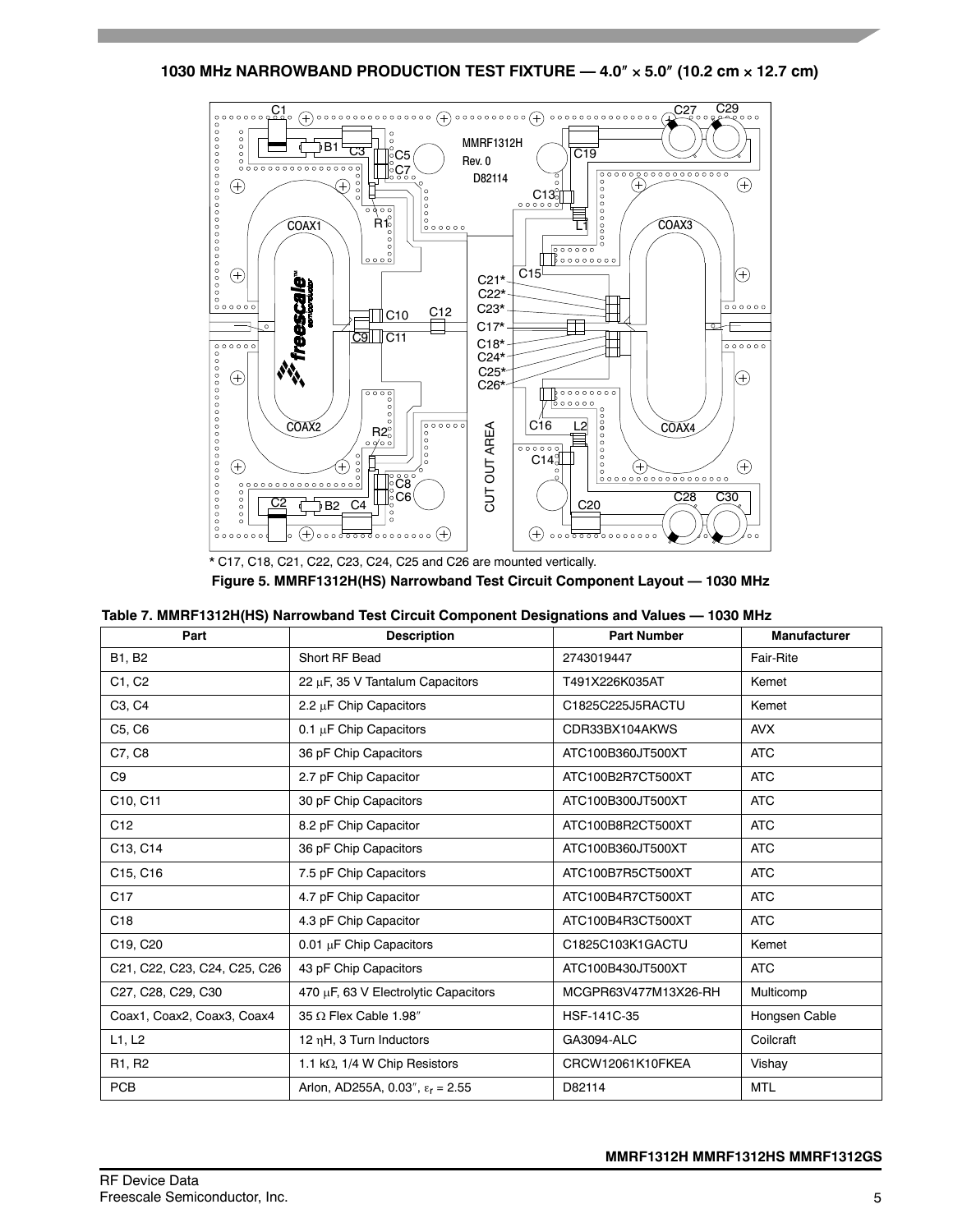**TYPICAL CHARACTERISTICS — 1030 MHz NARROWBAND PRODUCTION TEST FIXTURE**









**MMRF1312H MMRF1312HS MMRF1312GS**

**Figure 7. Output Power versus Input Power**



**Figure 9. Power Gain versus Output Power**



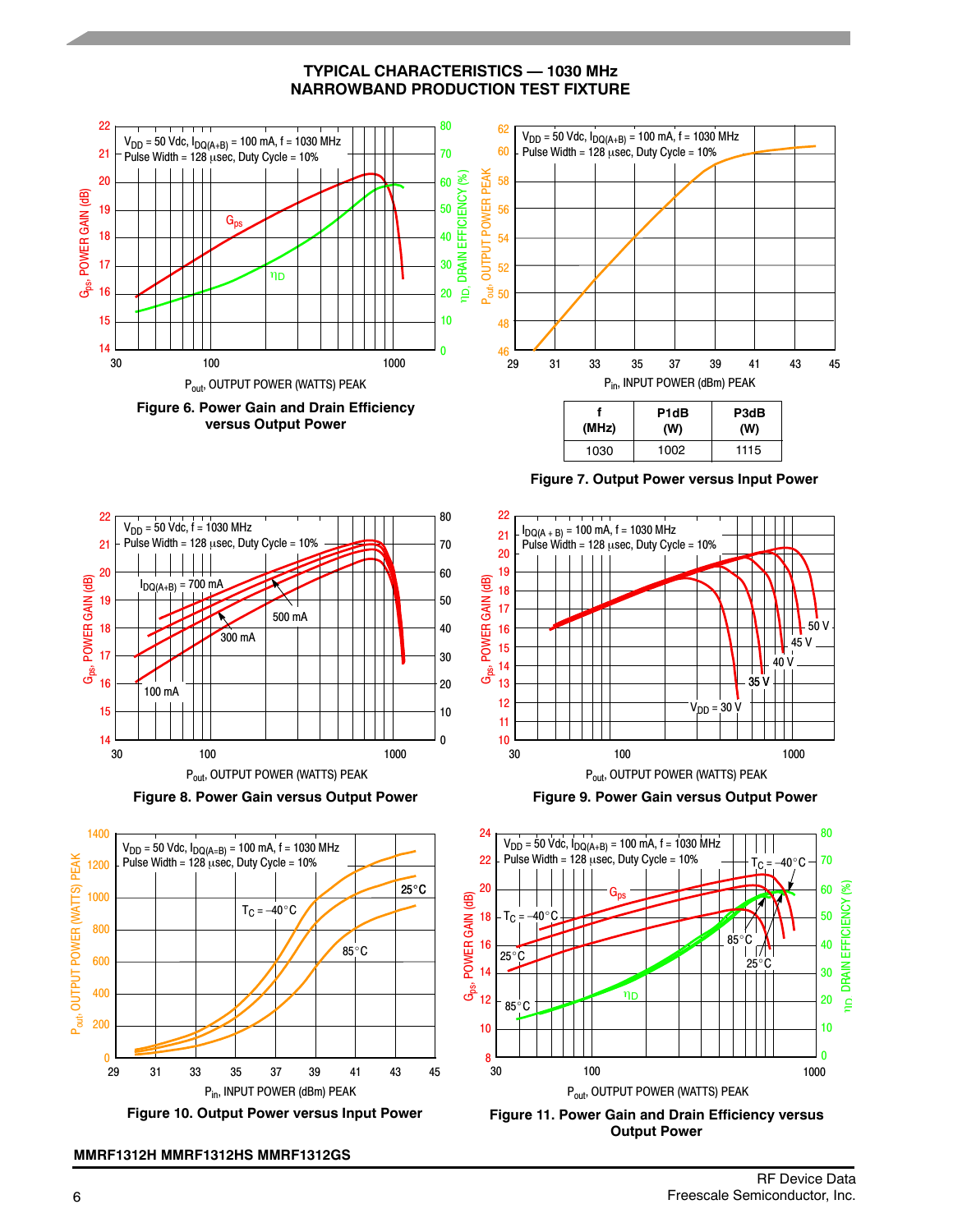# **1030 MHz NARROWBAND PRODUCTION TEST FIXTURE**



**Figure 12. Narrowband Series Equivalent Source and Load Impedance — 1030 MHz**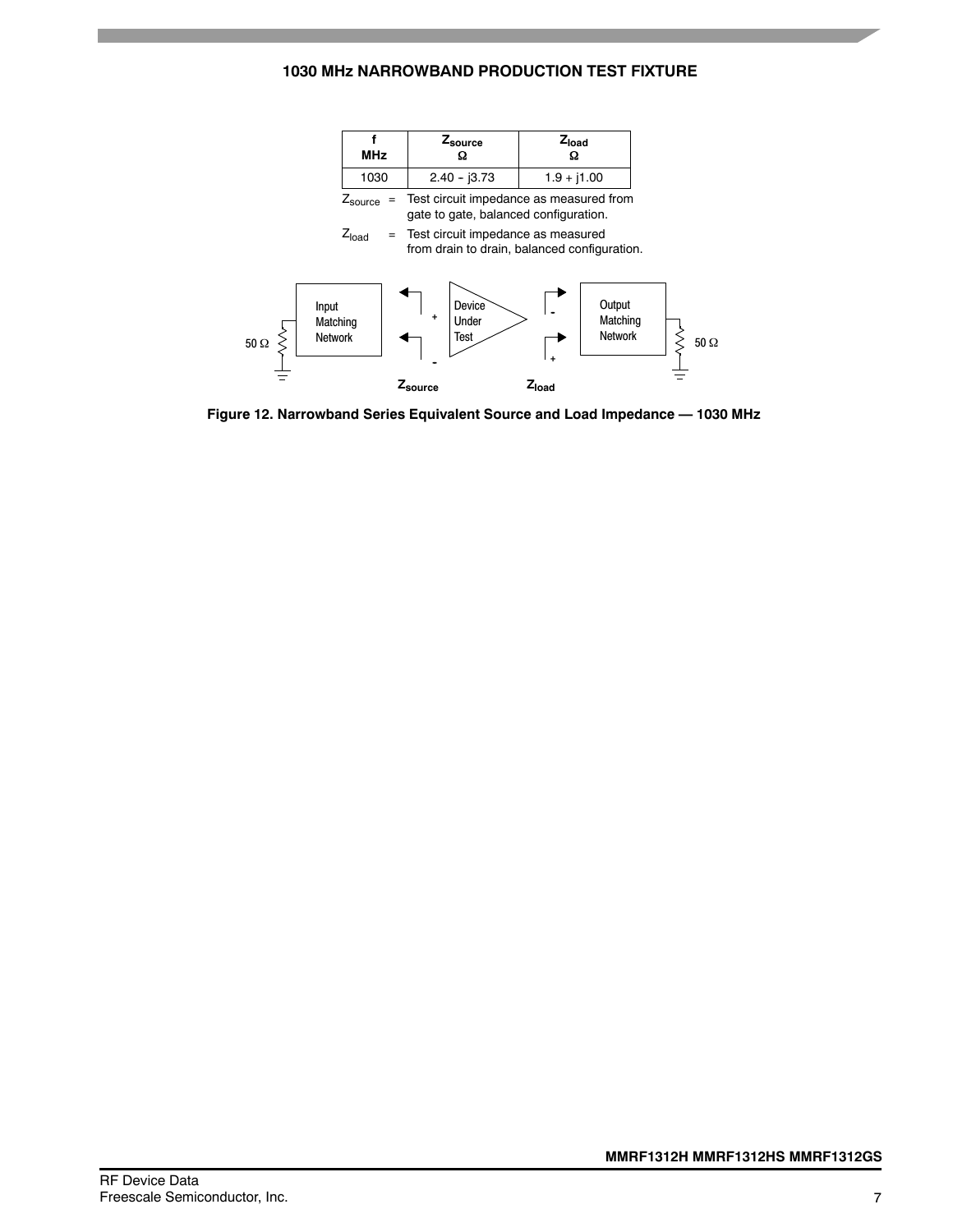**PACKAGE DIMENSIONS**



| FREESCALE SEMICONDUCTOR. INC.<br>O<br>ALL RIGHTS RESERVED. | MECHANICAL OUTLINE | PRINT VERSION NOT TO SCALE |             |
|------------------------------------------------------------|--------------------|----------------------------|-------------|
| TITLE:                                                     |                    | DOCUMENT NO: 98ASB16977C   | RFV:        |
| $NI-1230-4H$                                               |                    | STANDARD: NON-JEDEC        |             |
|                                                            |                    |                            | 28 FEB 2013 |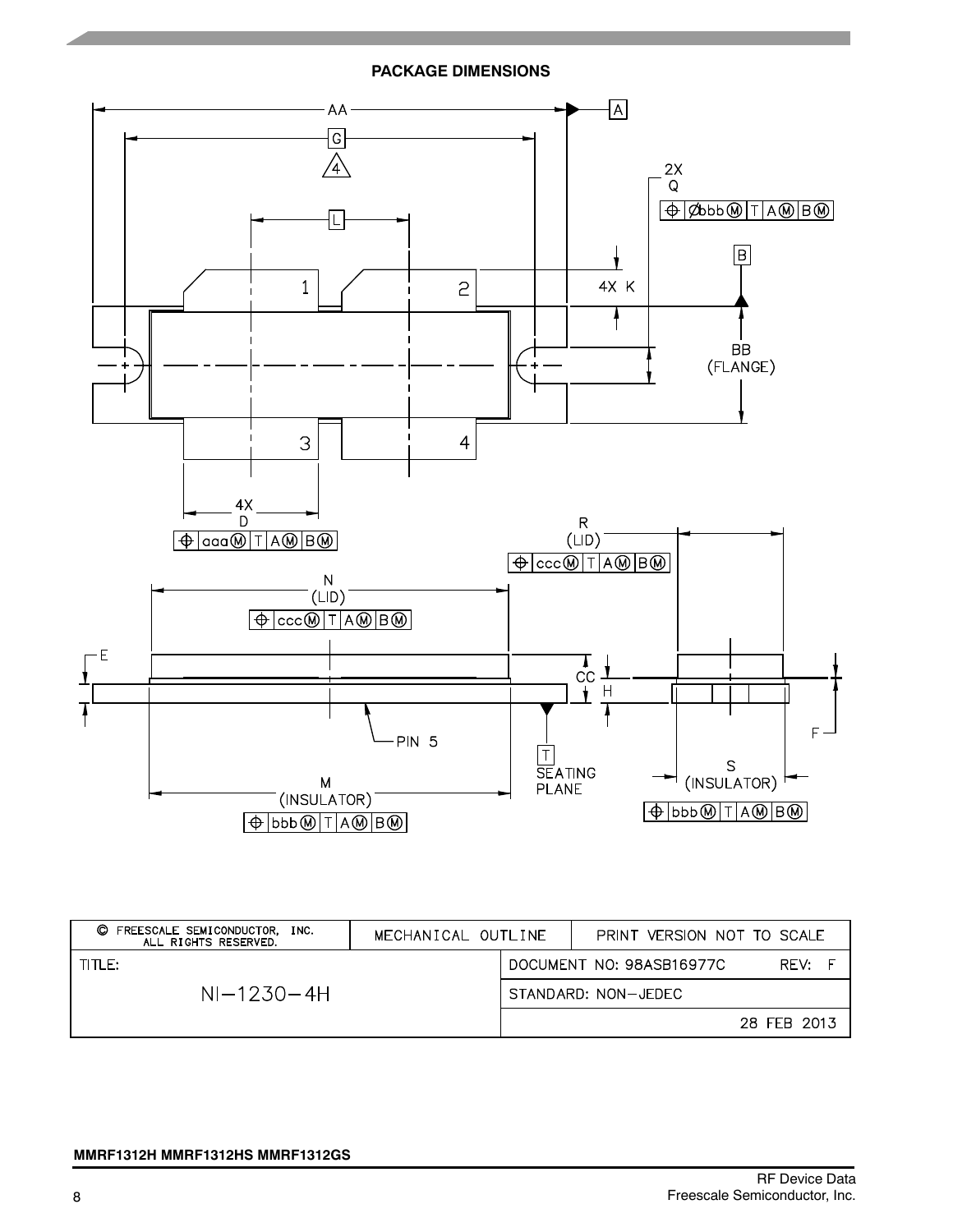#### NOTES:

- 1. INTERPRET DIMENSIONS AND TOLERANCES PER ASME Y14.5M-1994.
- 2. CONTROLLING DIMENSION: INCH
- 3. DIMENSION H IS MEASURED . 030 INCH (0.762 MM) AWAY FROM PACKAGE BODY.

RECOMMENDED BOLT CENTER DIMENSION OF 1.52 INCH (38.61 MM) BASED ON M3 SCREW. 4)

|                |                                                                                  | <b>INCH</b> | <b>MILLIMETER</b> |            |            |                     | <b>INCH</b>              |                            | <b>MILLIMETER</b> |  |
|----------------|----------------------------------------------------------------------------------|-------------|-------------------|------------|------------|---------------------|--------------------------|----------------------------|-------------------|--|
| <b>DIM</b>     | <b>MIN</b>                                                                       | MAX         | <b>MIN</b>        | <b>MAX</b> | <b>DIM</b> | <b>MIN</b>          | <b>MAX</b>               | <b>MIN</b>                 | <b>MAX</b>        |  |
| AA             | 1.615                                                                            | 1.625       | 41.02             | 41.28      | N          | 1.218               | 1.242                    | 30.94                      | 31.55             |  |
| <b>BB</b>      | .395                                                                             | .405        | 10.03             | 10.29      | Q          | .120                | .130                     | 3.05                       | 3.30              |  |
| CC             | .170                                                                             | .190        | 4.32              | 4.83       | R          | .355                | .365                     | 9.02                       | 9.27              |  |
| D              | .455                                                                             | .465        | 11.56             | 11.81      | S          | .365                | .375                     | 9.27                       | 9.53              |  |
| E              | .062                                                                             | .066        | 1.57              | 1.68       |            |                     |                          |                            |                   |  |
| F              | .004                                                                             | .007        | 0.10              | 0.18       |            |                     |                          |                            |                   |  |
| G              |                                                                                  | 1.400 BSC   |                   | 35.56 BSC  | aaa        | .013                |                          |                            | 0.33              |  |
| $\overline{H}$ | .082                                                                             | .090        | 2.08              | 2.29       | bbb        |                     | .010                     |                            | 0.25              |  |
| Κ              | .117                                                                             | .137        | 2.97              | 3.48       | <b>CCC</b> |                     | .020                     |                            | 0.51              |  |
| ∟              |                                                                                  | .540 BSC    |                   | 13.72 BSC  |            |                     |                          |                            |                   |  |
| M              | 1.219                                                                            | 1.241       | 30.96             | 31.52      |            |                     |                          |                            |                   |  |
|                |                                                                                  |             |                   |            |            |                     |                          |                            |                   |  |
|                |                                                                                  |             |                   |            |            |                     |                          |                            |                   |  |
|                | C FREESCALE SEMICONDUCTOR,<br>INC.<br>MECHANICAL OUTLINE<br>ALL RIGHTS RESERVED. |             |                   |            |            |                     |                          | PRINT VERSION NOT TO SCALE |                   |  |
| TITLE:         |                                                                                  |             |                   |            |            |                     | DOCUMENT NO: 98ASB16977C |                            | REV: F            |  |
| $NI-1230-4H$   |                                                                                  |             |                   |            |            | STANDARD: NON-JEDEC |                          |                            |                   |  |
|                |                                                                                  |             |                   |            |            |                     |                          |                            | 28 FEB 2013       |  |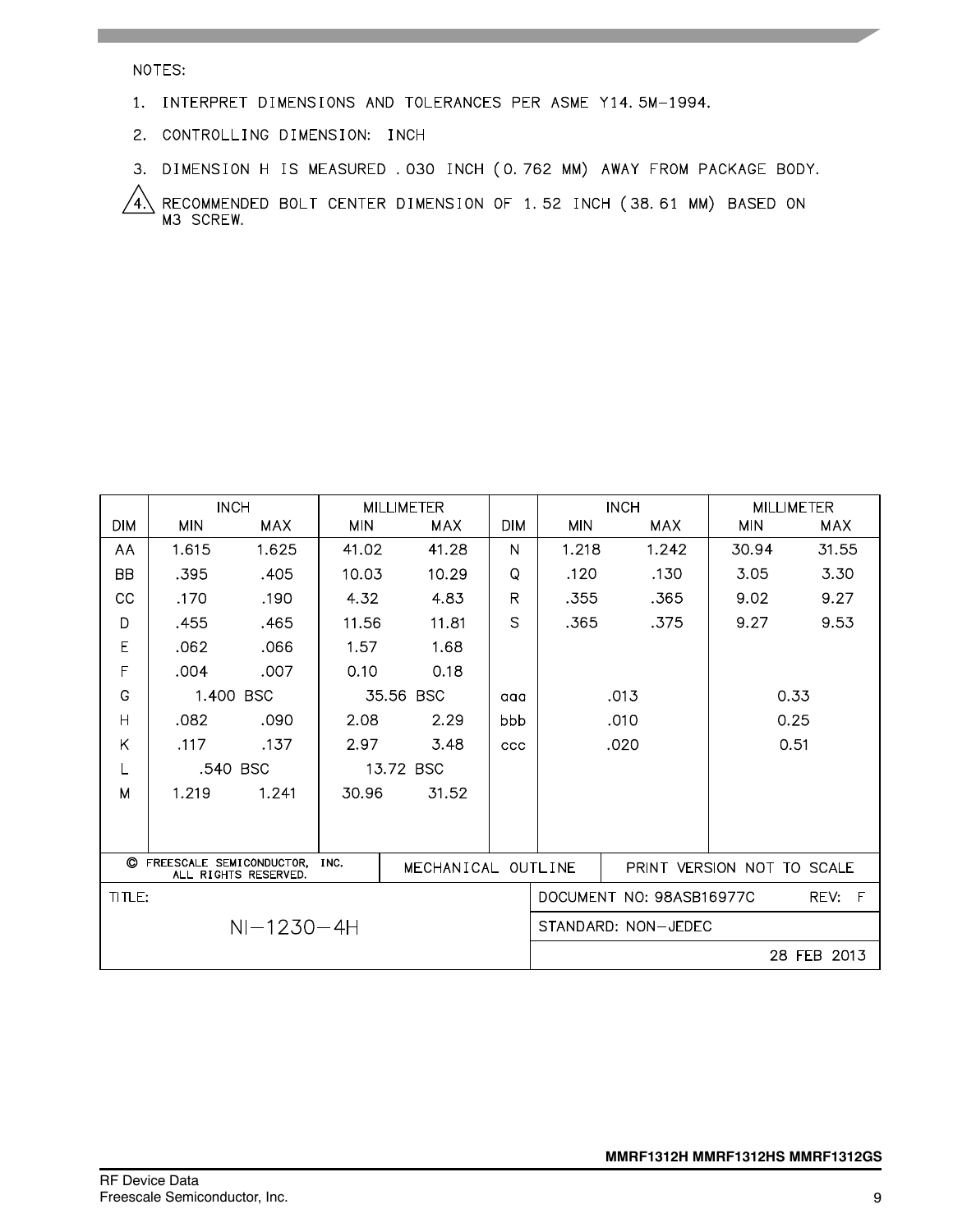

| © NXP SEMICONDUCTORS N.V.<br>ALL RIGHTS RESERVED | MECHANICAL OUTLINE |                     | PRINT VERSION NOT TO SCALE |             |
|--------------------------------------------------|--------------------|---------------------|----------------------------|-------------|
| TITLE:                                           |                    |                     | DOCUMENT NO: 98ARB18247C   | RFV: H      |
| $NI-1230-4S$                                     |                    | STANDARD: NON-JEDEC |                            |             |
|                                                  |                    | S0T1829-1           |                            | 19 FFB 2016 |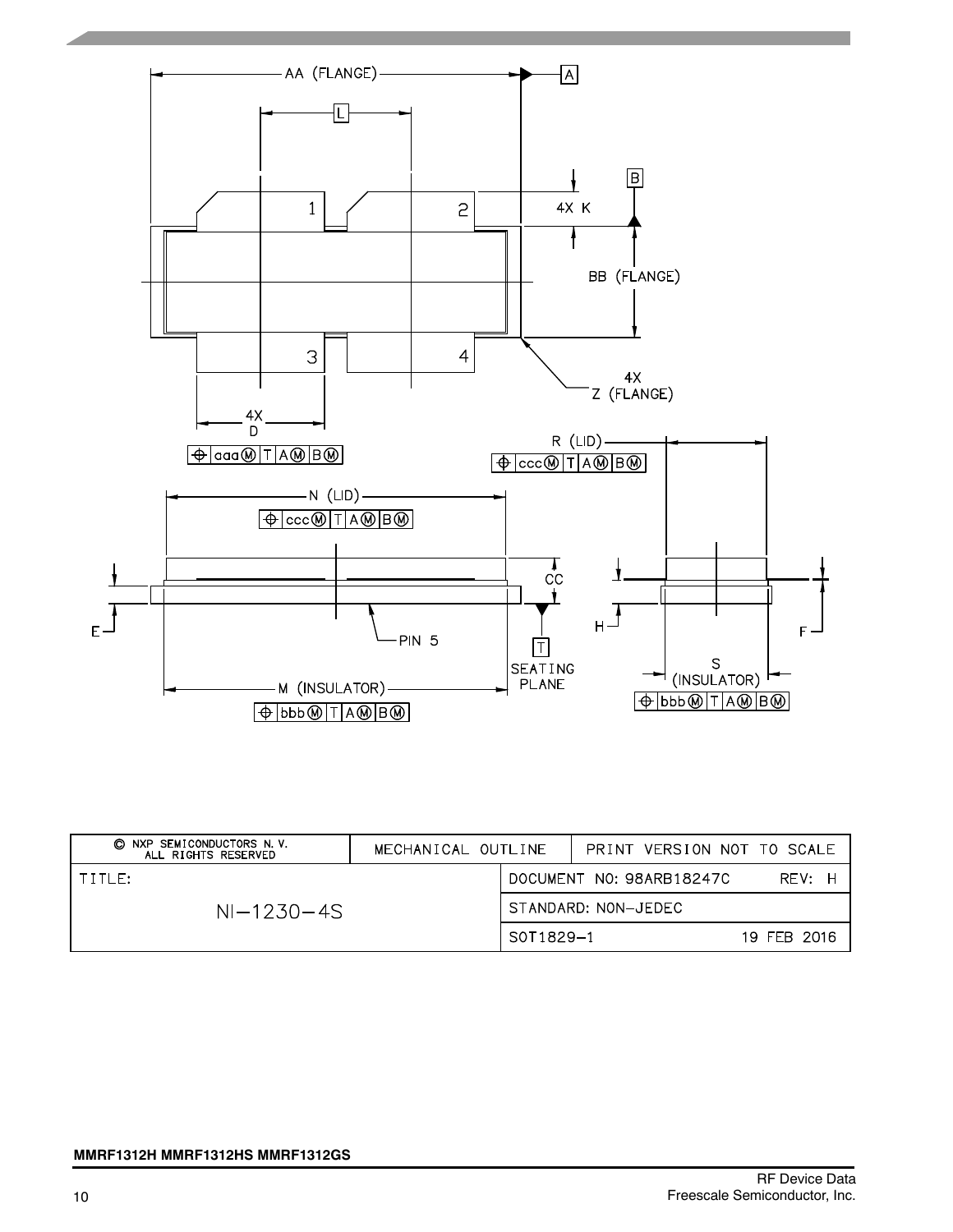NOTES:

- 1. INTERPRET DIMENSIONS AND TOLERANCES PER ASME Y14.5M-1994.
- 2. CONTROLLING DIMENSION: INCH
- 3. DIMENSION H IS MEASURED .030 INCH (0.762 MM) AWAY FROM PACKAGE BODY

| <b>DIM</b> | <b>MIN</b>                                                                | <b>INCHES</b><br>MAX | <b>MIN</b> | <b>MILLIMETERS</b><br><b>MAX</b> | <b>DIM</b>   | <b>MIN</b>          | <b>INCHES</b><br>MAX     | <b>MIN</b>                 | <b>MILLIMETERS</b><br><b>MAX</b> |
|------------|---------------------------------------------------------------------------|----------------------|------------|----------------------------------|--------------|---------------------|--------------------------|----------------------------|----------------------------------|
| AA         | 1.265                                                                     | 1.275                | 32.13      | 32.39                            | R            | .355                | .365                     | 9.02                       | 9.27                             |
| <b>BB</b>  | .395                                                                      | .405                 | 10.03      | 10.29                            | $\mathsf{S}$ | .365                | .375                     | 9.27                       | 9.53                             |
| CC         | .170                                                                      | .190                 | 4.32       | 4.83                             | Z            | R.000               | R.040                    | R0.00                      | R1.02                            |
| D          | .455                                                                      | .465                 | 11.56      | 11.81                            |              |                     |                          |                            |                                  |
| E          | .062                                                                      | .066                 | 1.57       | 1.68                             | aaa          |                     | .013                     |                            | 0.33                             |
| F          | .004                                                                      | .007                 | 0.10       | 0.18                             | bbb          |                     | .010                     |                            | 0.25                             |
| Η          | .082                                                                      | .090                 | 2.08       | 2.29                             | ccc          |                     | .020                     | 0.51                       |                                  |
| Κ          | .117                                                                      | .137                 | 2.97       | 3.48                             |              |                     |                          |                            |                                  |
| L          | .540 BSC                                                                  |                      |            | 13.72 BSC                        |              |                     |                          |                            |                                  |
| M          | 1.219                                                                     | 1.241                | 30.96      | 31.52                            |              |                     |                          |                            |                                  |
| N          | 1.218                                                                     | 1.242                | 30.94      | 31.55                            |              |                     |                          |                            |                                  |
|            |                                                                           |                      |            |                                  |              |                     |                          |                            |                                  |
|            |                                                                           |                      |            |                                  |              |                     |                          |                            |                                  |
|            | O<br>NXP SEMICONDUCTORS N.V.<br>MECHANICAL OUTLINE<br>ALL RIGHTS RESERVED |                      |            |                                  |              |                     |                          | PRINT VERSION NOT TO SCALE |                                  |
| TITLE:     |                                                                           |                      |            |                                  |              |                     | DOCUMENT NO: 98ARB18247C |                            | REV:<br>H                        |
|            |                                                                           | $NI-1230-4S$         |            |                                  |              | STANDARD: NON-JEDEC |                          |                            |                                  |
|            |                                                                           |                      |            |                                  |              | SOT1829-1           |                          |                            | 19 FEB 2016                      |

RF Device Data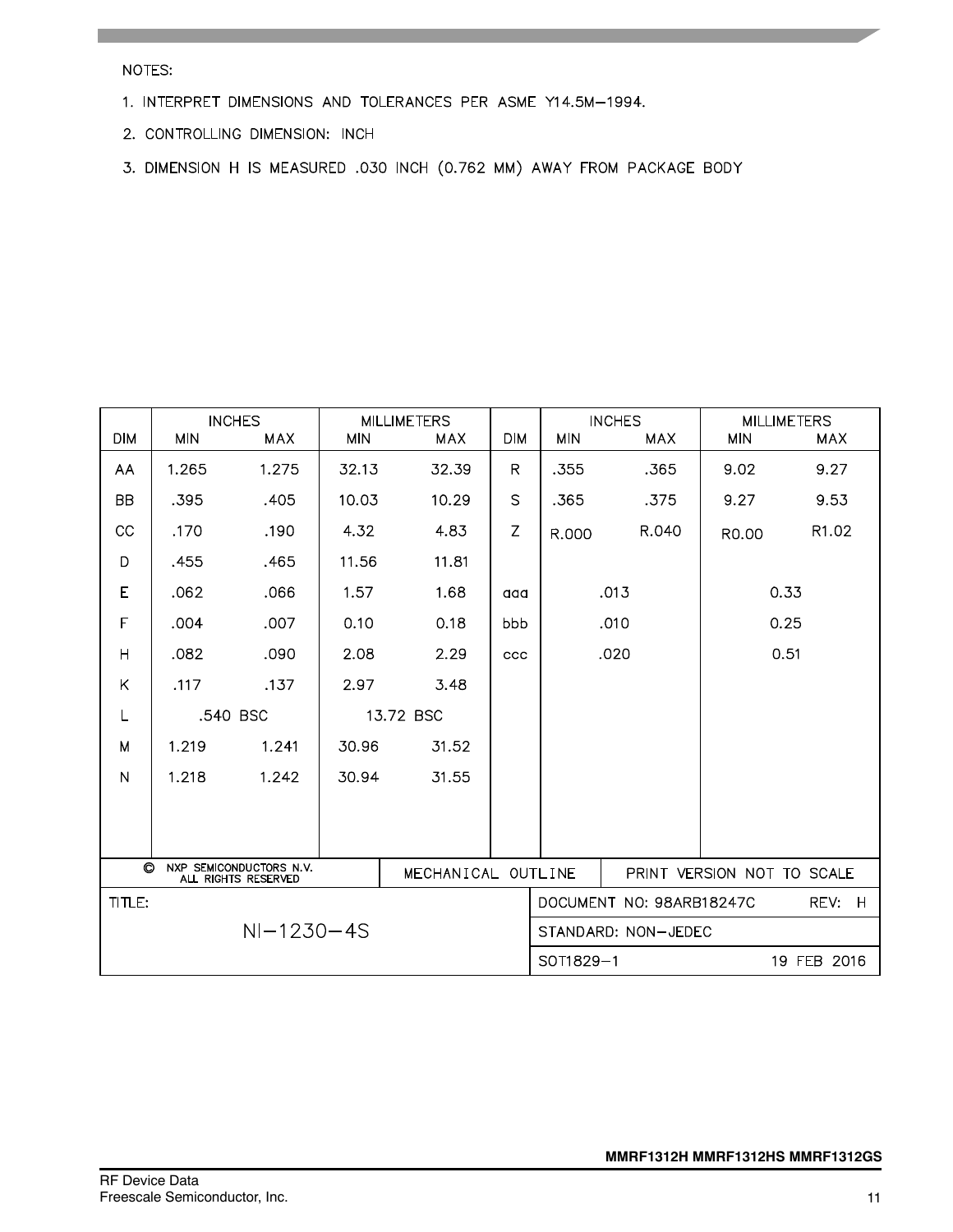

| © NXP SEMICONDUCTORS N.V.<br>ALL RIGHTS RESERVED | MECHANICAL OUTLINE |                     | PRINT VERSION NOT TO SCALE |             |
|--------------------------------------------------|--------------------|---------------------|----------------------------|-------------|
| $1$ title:                                       |                    |                     | DOCUMENT NO: 98ASA00459D   | RFV: B      |
| $NI-1230-4S$ GULL                                |                    | STANDARD: NON-JEDEC |                            |             |
|                                                  |                    | S0T1806-2           |                            | 23 FEB 2016 |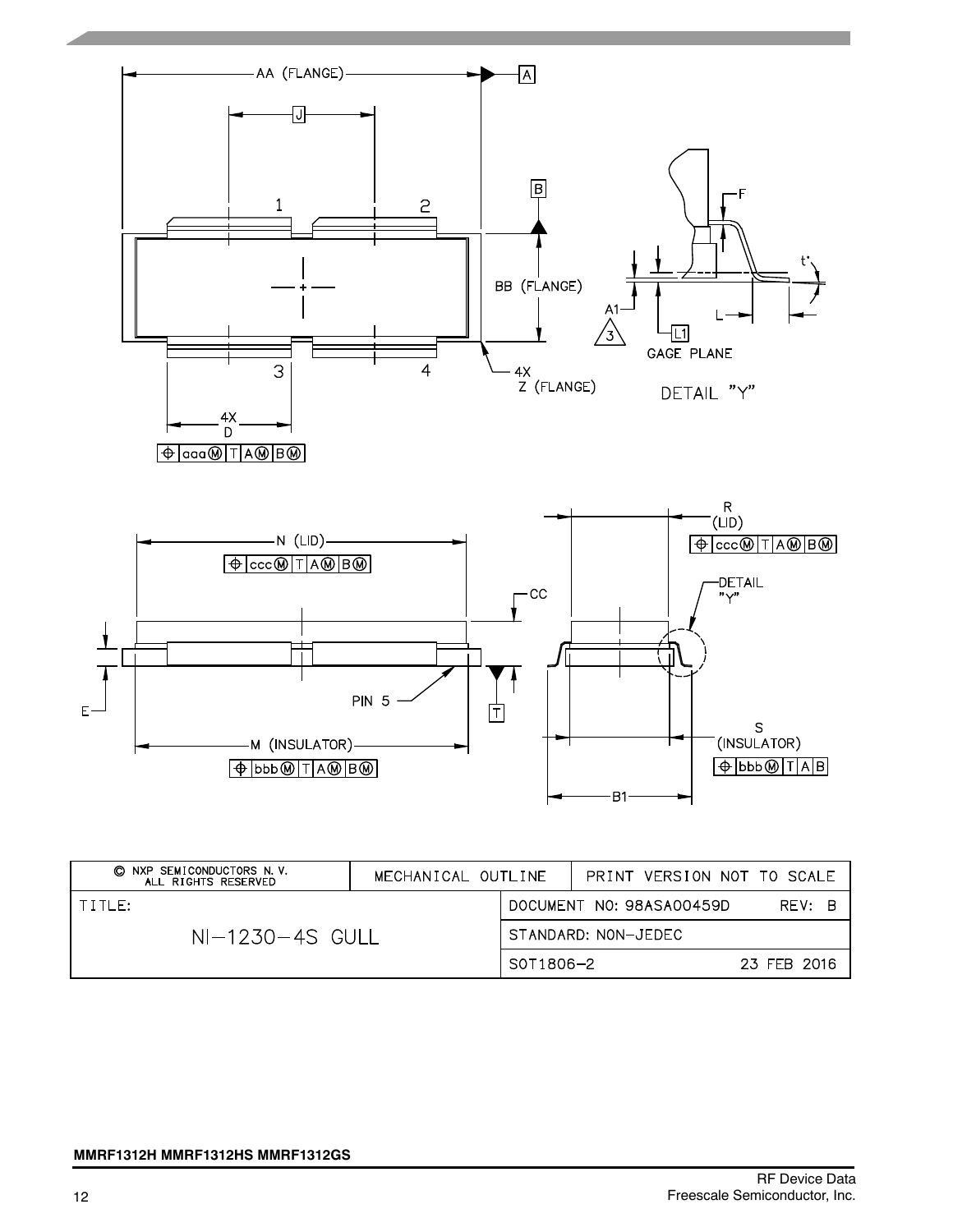NOTES:

- 1. INTERPRET DIMENSIONS AND TOLERANCES PER ASME Y14.5M-1994.
- 2. CONTROLLING DIMENSION: INCH

 $\sqrt{3}$  dimension at is measured with reference to datum t. The positive value implies that the package bottom is higher than the lead bottom.

| <b>DIM</b>                                                                      | <b>MIN</b> | <b>INCHES</b><br><b>MAX</b> | <b>MIN</b> | <b>MILLIMETERS</b><br>MAX. | <b>DIM</b> | <b>MIN</b>                 | <b>INCHES</b><br><b>MAX</b> | <b>MIN</b>         | <b>MILLIMETERS</b><br>MAX. |
|---------------------------------------------------------------------------------|------------|-----------------------------|------------|----------------------------|------------|----------------------------|-----------------------------|--------------------|----------------------------|
| AA                                                                              | 1.265      | 1.275                       | 32.13      | 32.39                      | R.         | .355                       | .365                        | 9.02               | 9.27                       |
| A <sub>1</sub>                                                                  | $-.001$    | .011                        | $-0.03$    | 0.28                       | S          | .365                       | .375                        | 9.27               | 9.53                       |
| <b>BB</b>                                                                       | .395       | .405                        | 10.03      | 10.29                      | Z          | R.000                      | R.040                       | R <sub>0</sub> .00 | R <sub>1</sub> .02         |
| <b>B1</b>                                                                       | .564       | .574                        | 14.32      | 14.58                      | $t^*$      | $0^{\circ}$                | $8^{\circ}$                 | $0^{\cdot}$        | $8^{\circ}$                |
| <sub>CC</sub>                                                                   | .170       | .190                        | 4.32       | 4.83                       |            |                            |                             |                    |                            |
| D                                                                               | .455       | .465                        | 11.56      | 11.81                      | aaa        |                            | .013                        |                    | 0.33                       |
| E                                                                               | .062       | .066                        | 1.57       | 1.68                       | bbb        | .010                       |                             | 0.25               |                            |
| F                                                                               | .004       | .007                        | 0.10       | 0.18                       | <b>CCC</b> | .020                       |                             | 0.51               |                            |
| J                                                                               | .540 BSC   |                             |            | 13.72 BSC                  |            |                            |                             |                    |                            |
| L                                                                               | .038       | .046                        | 0.97       | 1.17                       |            |                            |                             |                    |                            |
| L1                                                                              |            | .01 BSC                     |            | 0.25 BSC                   |            |                            |                             |                    |                            |
| M                                                                               | 1.219      | 1.241                       | 30.96      | 31.52                      |            |                            |                             |                    |                            |
| N                                                                               | 1.218      | 1.242                       | 30.94      | 31.55                      |            |                            |                             |                    |                            |
| $\circ$<br>NXP SEMICONDUCTORS N.V.<br>MECHANICAL OUTLINE<br>ALL RIGHTS RESERVED |            |                             |            |                            |            | PRINT VERSION NOT TO SCALE |                             |                    |                            |
| TITLE:                                                                          |            |                             |            |                            |            |                            | DOCUMENT NO: 98ASA00459D    |                    | REV: B                     |
|                                                                                 |            | NI-1230-4S GULL             |            |                            |            | STANDARD: NON-JEDEC        |                             |                    |                            |
|                                                                                 |            |                             |            |                            |            | $SOT1806 - 2$              |                             |                    | 23 FEB 2016                |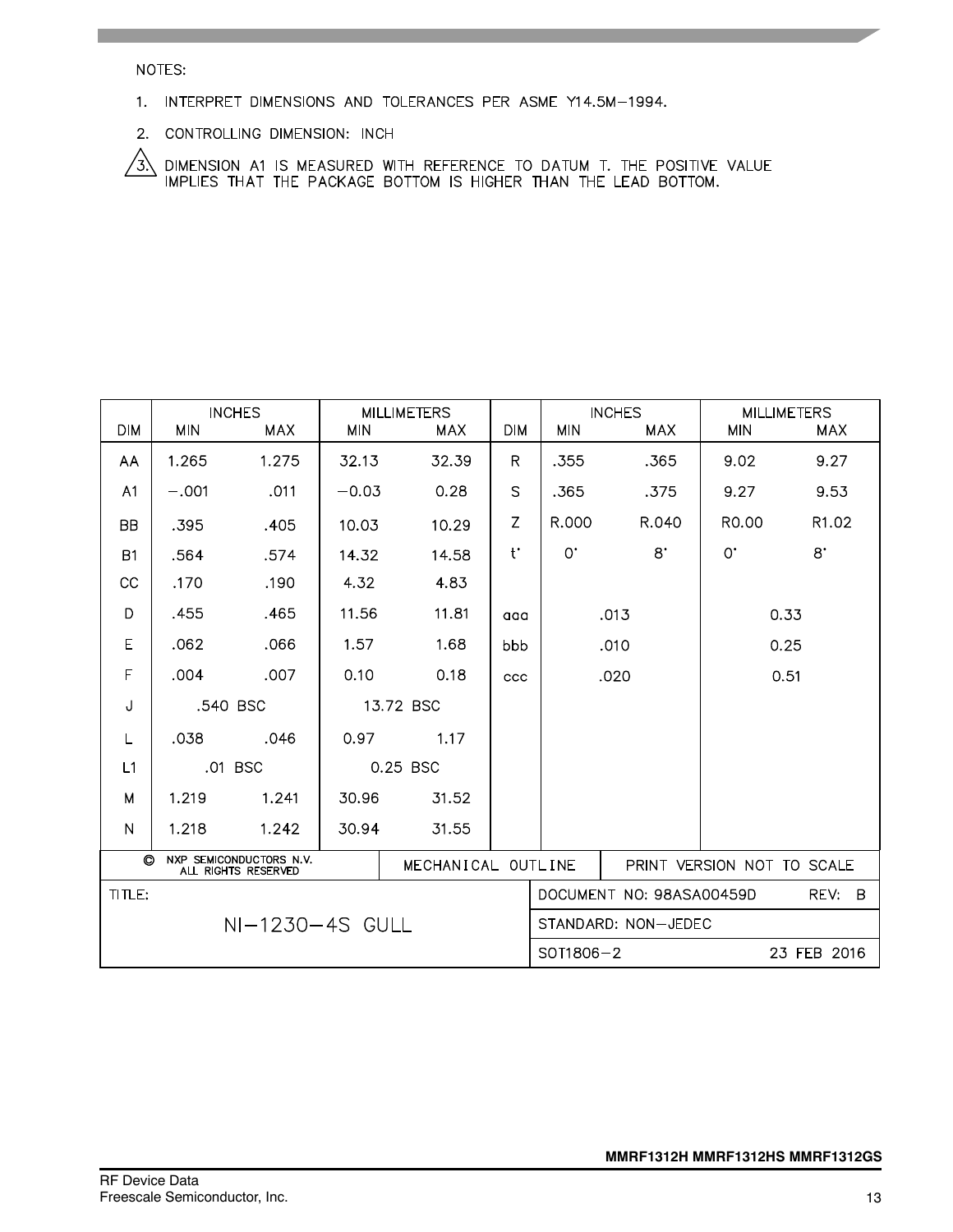# **PRODUCT DOCUMENTATION**

Refer to the following resources to aid your design process.

#### **Application Notes**

- AN1908: Solder Reflow Attach Method for High Power RF Devices in Air Cavity Packages
- AN1955: Thermal Measurement Methodology of RF Power Amplifiers

#### **Engineering Bulletins**

EB212: Using Data Sheet Impedances for RF LDMOS Devices

#### **To Download Resources Specific to a Given Part Number:**

- 1. Go to http://www.nxp.com/RF
- 2. Search by part number
- 3. Click part number link
- 4. Choose the desired resource from the drop down menu

# **REVISION HISTORY**

The following table summarizes revisions to this document.

| Revision | <b>Date</b> | <b>Description</b>            |
|----------|-------------|-------------------------------|
|          | Mar. 2016   | Initial Release of Data Sheet |